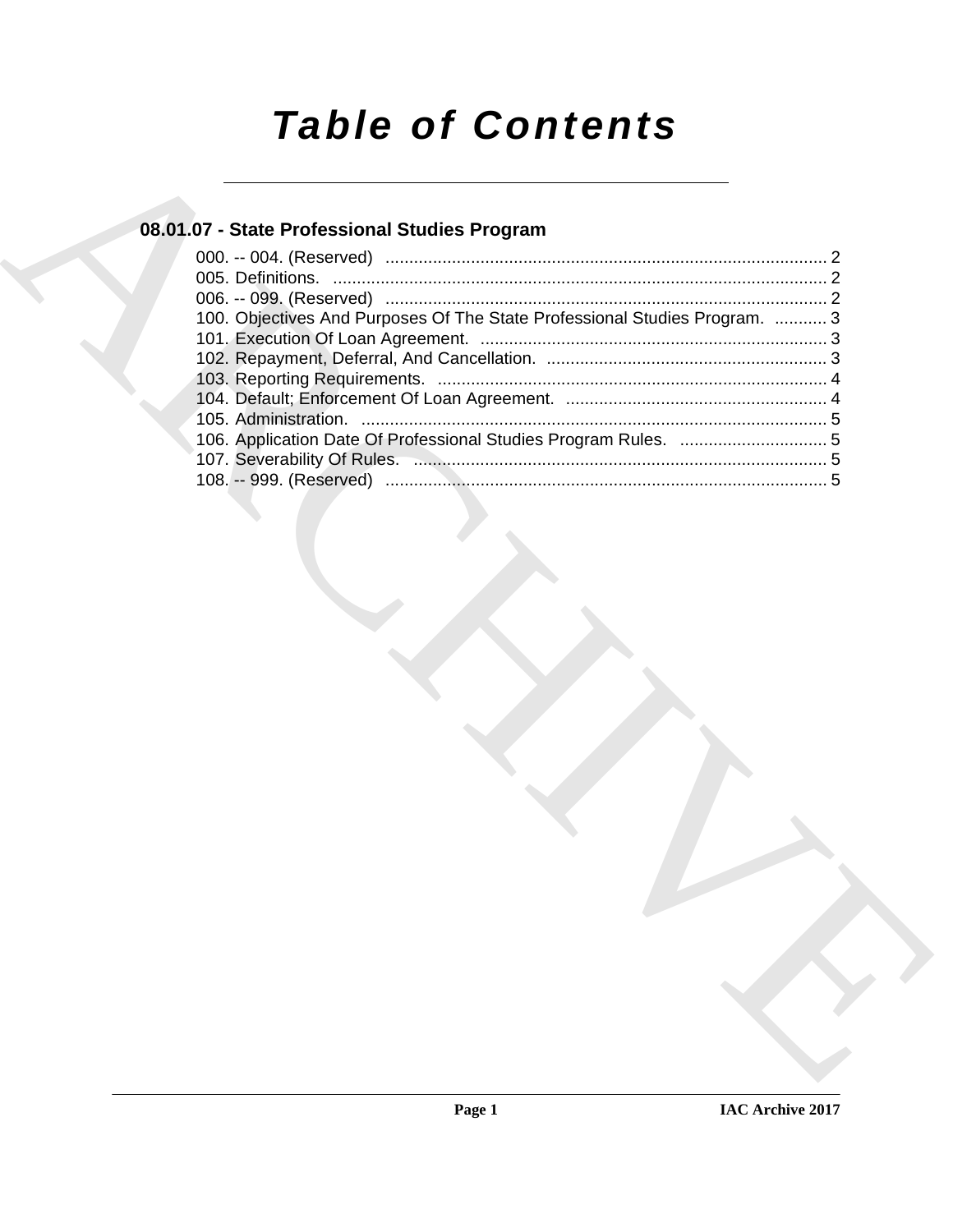#### **IDAPA 08 TITLE 01 CHAPTER 07**

#### **08.01.07 - STATE PROFESSIONAL STUDIES PROGRAM**

#### <span id="page-1-1"></span><span id="page-1-0"></span>**000. -- 004. (RESERVED)**

#### <span id="page-1-2"></span>**005. DEFINITIONS.**

The following definitions are used in these Rules unless the context otherwise requires: (7-1-93)

<span id="page-1-4"></span>**01. Board**. The State Board of Education and shall also mean the state of Idaho for the purposes of any compact or agreement relating to any qualified program. (7-1-93)

<span id="page-1-10"></span><span id="page-1-9"></span>**02. Qualified Recipient**. An Idaho citizen who has been a resident of the state of Idaho for a period of at least one (1) calendar year previous to the date on which application is made to the qualified program, and who has been accepted for enrollment or is enrolled into a qualified program as defined herein. The provisions of Board Rule IDAPA 08.01.04, "Rules Governing Residency Classification," shall be applicable to any determination of residency hereunder. (7-1-93)

**CHAPTER OF**<br> **CHAPTER OF**<br> **CHAPTER PROFESSIONAL STUDIES PROGRAM**<br> **CHAPTER PROFESSIONAL STUDIES PROGRAM**<br> **CHAPTER PROFESSIONAL STUDIES PROGRAM**<br> **CHAPTER PROFESSIONAL STUDIES PROGRAM**<br> **CHAPTER TOTAL STUDIES PROFESSION 03. Qualified Program**. The WAMI (Washington, Alaska, Montana, Idaho) Regional Medical Program; the WICHE (Western Interstate Commission for Higher Education) Professional Student Exchange Program; the Creighton University School of Dental Science; the Idaho Dental Education Program (IDEP); the University of Utah School of Medicine; the Washington, Oregon, Idaho (WOI) Regional Program in Veterinary Medical Education; and any other medical, dental, veterinary medicine, or other health-related programs not available in this state in which participation by Idaho residents has been authorized by the legislature and for which funds have been obligated by the Board under and pursuant to the authority granted in Section 33-3720(3), Idaho Code. (7-1-93)

<span id="page-1-8"></span>**04. Loan Amount**. One quarter (1/4) of the total program cost. Program cost is the total annual cost for each qualified recipient participating in a qualified program. The initial computation of total program cost is the amount of funding required to be paid or expended on behalf of each qualified recipient enrolled in each qualified program according to the relevant contract, agreement, or compact plus any tuition required to be paid and actually borrowed by the participating qualified recipient to the receiving institution. (7-1-93) borrowed by the participating qualified recipient to the receiving institution.

**05. Loan Agreement**. The promissory note and/or other related agreement(s) or instrument(s) used by the Board to evidence the qualified recipient's obligation to repay the loan amount to the state of Idaho. Additional loan agreements shall be entered into for each educational year in which the qualified recipient is enrolled in the particular qualified program. (7-1-93) particular qualified program.

<span id="page-1-11"></span><span id="page-1-7"></span><span id="page-1-6"></span><span id="page-1-5"></span>**06. Educational Year**. The period from July 1 of a year through June 30 of the succeeding year.

(7-1-93)

**07. Grace Period**. The period of one (1) year that shall begin on the date a qualified recipient completes his qualified program, or if a deferral of payment is applicable, the date on which the deferral period shall end. During the grace period,2 repayment of the loan is not required and interest shall not accrue. (7-1-93)

**08. Repayment Period**. A period of not more than eight (8) years in which the loan amount will be quarterly installments or as provided for in Subsection 102.01.b. of this rule. (7-1-93) repaid in quarterly installments or as provided for in Subsection 102.01.b. of this rule.

<span id="page-1-12"></span>**09. Required Military Service**. That service which is required of a qualified recipient in the service of the armed forces of the United States. It does include an obligation to repay a grant, stipend, or scholarship granted to the qualified recipient prior to, during, or after the qualified recipient's participation in the qualified program and does include a single normal tour of military service which is voluntarily performed by the qualified recipient or performed in repayment of a debt owed the United States Government as the result of military scholarships or ROTC scholarships which have been received by the qualified recipient. (7-1-93)

#### <span id="page-1-3"></span>**006. -- 099. (RESERVED)**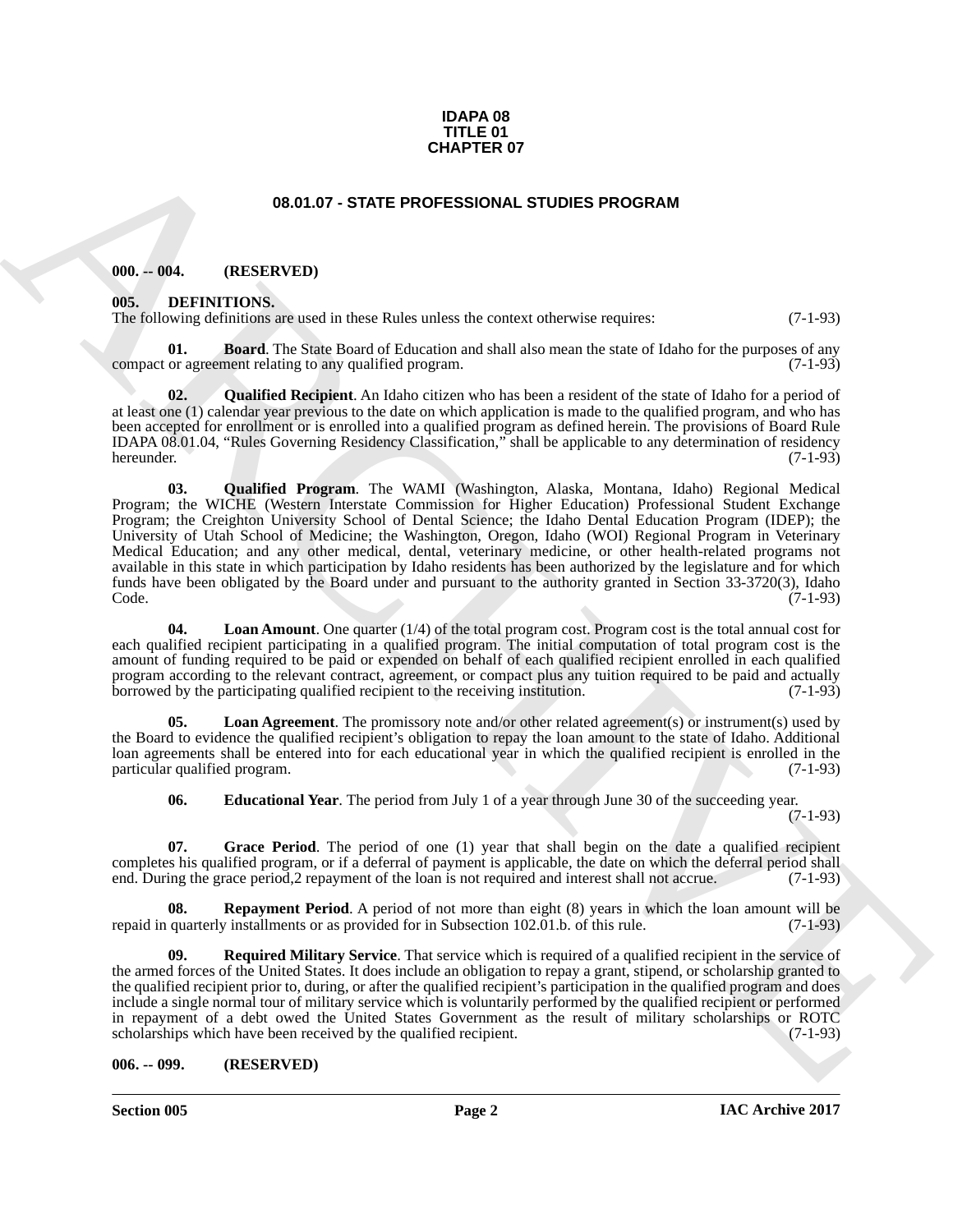#### <span id="page-2-7"></span><span id="page-2-0"></span>**100. OBJECTIVES AND PURPOSES OF THE STATE PROFESSIONAL STUDIES PROGRAM.**

Since Board of Enterstone THE SECTION CONTINUES TO THE SECTION CONTINUES TO SECTION AND THE SECTION CONTINUES TO A CONTINUES TO A CONTINUES TO A CONTINUES TO A CONTINUES TO A CONTINUES TO A CONTINUES TO A CONTINUES TO A C **01. Objectives**. The State Board of Education recognizes and declares that it is important to the welfare of this state that Idaho citizens have access to professional studies in the fields of medicine, dentistry, veterinary medicine, and other health-related fields which are not available within this state and further recognizes and declares that Idaho citizens having the opportunity to participate in such programs should partially contribute to the costs incurred by the state in providing access to such professional study programs. (7-1-93)

<span id="page-2-8"></span>**02. Purposes**. The purposes of this program are: (7-1-93)

**a.** To enter into agreements with qualified recipients participating in qualified programs whereby such recipients will repay to the state of Idaho a portion of the costs incurred by the state in providing the professional studies program to the recipient; and  $(7-1-93)$ 

**b.** To establish such administrative procedures as are necessary for implementation of the professional studies program as created by the state of Idaho under the provisions of Sections 33-3720 through 33-3721, Idaho Code. (7-1-93) Code. (7-1-93)

#### <span id="page-2-1"></span>**101. EXECUTION OF LOAN AGREEMENT.**

<span id="page-2-3"></span>**01. Annual Agreement**. Prior to enrollment each educational year into any qualified program, the qualified recipient who chooses to participate in the loan program shall make, execute, and deliver to the Board or its designate a Loan Agreement in form and in content approved by the Board, evidencing the qualified recipient's obligation to repay to the state of Idaho the loan amount set forth in the Loan Agreement. (7-1-93)

<span id="page-2-5"></span>**02. Duration**. Loans under the professional study program will not be granted for more than four (4) full educational years in the qualified program in which the qualified recipient is enrolled. (7-1-93)

<span id="page-2-6"></span>**03. Rate of Interest**. The rate of interest payable on the loan amount shall be seventy-five percent (75%) of the rate in effect as of July 1 of the educational year for United States Treasury Bill 90-day obligations. Interest shall commence at the beginning of the repayment period.  $(7-1-93)$ 

<span id="page-2-4"></span>**04. Defaulted Loan**. The Loan Agreement shall expressly provide that any and all costs incurred in the collection of a defaulted loan, including attorney's fees and court costs, shall be recoverable against the qualified recipient.  $(7-1-93)$ 

#### <span id="page-2-2"></span>**102. REPAYMENT, DEFERRAL, AND CANCELLATION.**

#### <span id="page-2-10"></span>**01. Repayment**. (7-1-93)

**a.** Repayment of the loan amount shall be made in equal quarterly installments at the commencement of the repayment period. (7-1-93)

**b.** The equivalent loan amount may be repaid annually as credit offsets for Idaho State income taxes v donations made by the qualified recipient to the Professional Studies Program Loan Account. (7-1-93) paid or by donations made by the qualified recipient to the Professional Studies Program Loan Account.

**c.** The loan amount shall be amortized and repaid over a period of not more than eight (8) years. (7-1-93)

**d.** The repayment period for qualified recipients completing or failing to complete the qualified program shall begin at the end of the grace period. (7-1-93)

**e.** The qualified recipient may, at his option and without penalty, prepay all or any part of the loan tany time. (7-1-93) amount at any time.

<span id="page-2-9"></span>**02. Deferral**. Although interest shall continue to accrue on the loan amount, installments need not be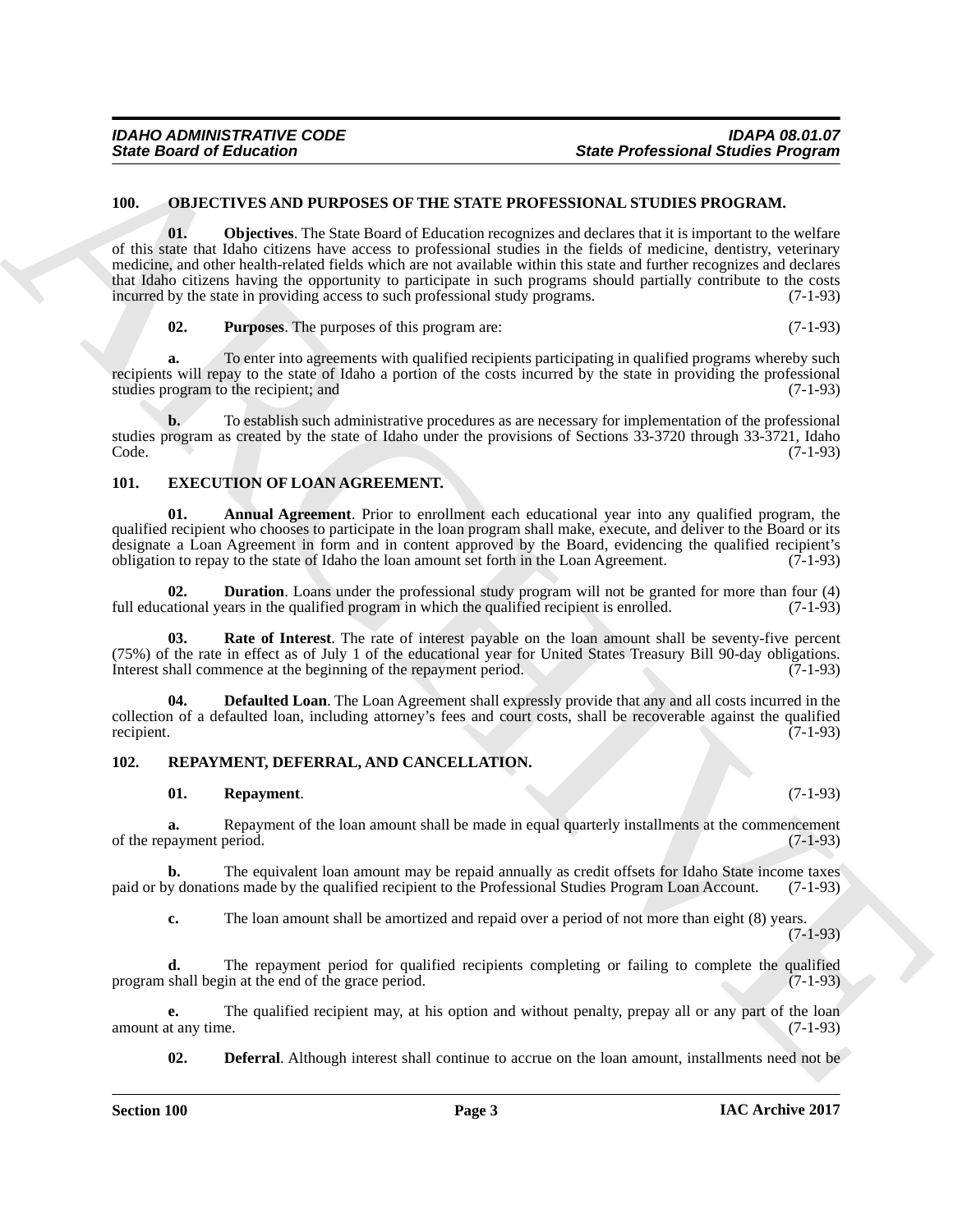paid during any of the following periods, which such periods may be applied cumulatively: (7-1-93)

**a.** During which the qualified recipient is engaged on a full-time basis in intern or residency training, but in no event shall such period exceed five (5) years. (7-1-93)

**b.** During which the qualified recipient is performing military service as defined in Subsection 005.09 of this rule. (7-1-93) of this rule.  $(7-1-93)$ 

**c.** During which the qualified recipient is enrolled at an institution of higher education and carrying a normal full-academic workload as determined by such institution in the pursuit of an advanced degree. In no event shall such period exceed five (5) years. (7-1-93) shall such period exceed five  $(5)$  years.

**d.** During which the qualified recipient has received relief by positive action of the Board or its designate in response to an appeal for deference from the qualified recipient made in accordance with existing Board policies and procedures. (7-1-93)

<span id="page-3-6"></span>**03. Cancellation of the Qualified Recipient's Repayment Obligations**. The repayment obligation shall be canceled in case of death or permanent disability of the qualified recipient or by positive action of the Board or its designate in response to an appeal for cancellation from a qualified recipient made in accordance with existing Board rules and policies. (7-1-93)

#### <span id="page-3-0"></span>**103. REPORTING REQUIREMENTS.**

<span id="page-3-7"></span>**01.** Changes in Circumstances. The qualified recipient shall report to the Board or its designate any changes which affect the conditions or terms of his loan agreement, including, but not limited to, any change of address, withdrawal or dismissal from his full-time course of study, any change in his residency or internship program, and aspects of his military service. (7-1-93) program, and aspects of his military service.

<span id="page-3-8"></span>**Deferral Conditions**. A qualified recipient who has received a deferral of the repayment obligation must notify the Board or its designate immediately when those conditions under which the deferral was granted no<br>(7-1-93) longer exist. (7-1-93)

#### <span id="page-3-1"></span>**104. DEFAULT; ENFORCEMENT OF LOAN AGREEMENT.**

<span id="page-3-2"></span>**01. Default**. Any loan agreement will be considered in default if the qualified recipient fails to make two (2) consecutive quarterly payments or the equivalent payments as set forth in Subsection 102.01.b. of these rules or fails to comply with the reporting requirements set forth in Section 103 of these rules. (7-1-93) or fails to comply with the reporting requirements set forth in Section 103 of these rules.

<span id="page-3-4"></span>**02. Notification and Cure**. When a loan is found to be in default, the recipient will be notified of that fact by certified mail, return receipt requested, issued by the Board or its designate. The recipient shall have thirty (30) days from the receipt of the notification to cure the default which has occurred. Failure to cure the default will, at the election of the Board or its designate, cause the full amount of all principal and interest, if any has accrued, to become immediately due and payable. (7-1-93) become immediately due and payable.

<span id="page-3-5"></span><span id="page-3-3"></span>**03. Enforcement**. Upon failure of the qualified recipient to cure the default, the Board or its designate may refer the matter to the Attorney General's Office of the State of Idaho for institution of the appropriate enforcement and collection proceedings. (7-1-93)

Since Growth of Holometers and the based periods and better and the Professional Since Professional Since  $p$ <br>
yield the particular period of the state of the state of the state of the state of the state of the state of t **04. Service of Process**. The execution of a loan agreement shall be deemed to constitute an appointment by each qualified recipient of the Secretary of State of the state of Idaho to be and act as his true and lawful attorney, upon whom may be served all lawful processes and summons in any action or proceeding against the qualified recipient arising from any default as set forth herein. The execution of the loan agreement and the acceptance by the qualified recipient of the rights and privileges afforded to him under the Professional Studies Program shall be a signification of the qualified recipient's agreement that any such process or summons shall be served upon the Secretary of State and shall be of the same legal force and effect as if served on the qualified recipient personally. The venue of all legal proceedings brought against the qualified recipient shall be the County of Ada,<br>(7-1-93) State of Idaho.

**Section 103 Page 4**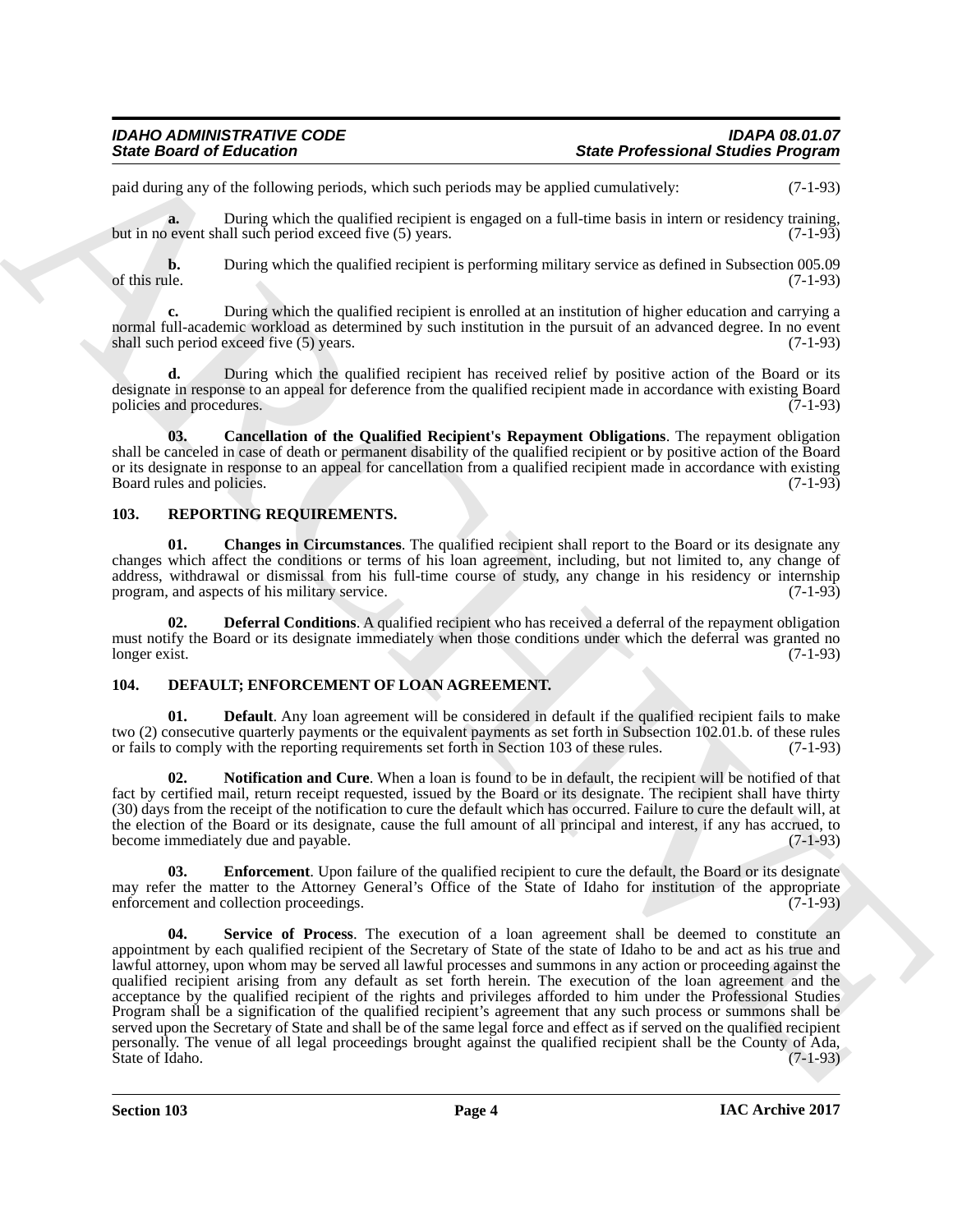#### <span id="page-4-4"></span><span id="page-4-0"></span>**105. ADMINISTRATION.**

Since Broad of Euleration Company and the real of the space of the state Professional Singlet Professional Company<br>
How the property of the state of the state of the state of the state of the state of the state of the sta The State Board of Education is the administrative agency for the administration of the State Professional Studies Program. The Board designates the Office of the State Board of Education as the administrator for the program, which such office may contract for and retain the services of other persons and entities to administer and supervise such aspects of the State Professional Studies Program as the Office of the State Board may deem necessary.(7-1-93)

#### <span id="page-4-5"></span><span id="page-4-1"></span>**106. APPLICATION DATE OF PROFESSIONAL STUDIES PROGRAM RULES.**

These rules and the Professional Studies Program shall apply to all students accepted for enrollment into any qualified program prior to July 1, 1985. The loan agreement required to be executed by the provisions of this chapter shall be executed by each qualified recipient in a qualified program at or prior to the commencement of the July 1, 1985, educational year. No loan agreements shall be executed for educational years prior to July 1, 1985. 1985, educational year. No loan agreements shall be executed for educational years prior to July 1, 1985.

#### <span id="page-4-2"></span>**107. SEVERABILITY OF RULES.**

If any section or subsection of this rule or any part of any section or subsection shall be declared invalid, unenforceable, or unconstitutional by a court of competent jurisdiction, such declaration of invalidity shall not affect<br>the remaining portions of this rule, and the same shall remain in full force and effect. (7-1-93) the remaining portions of this rule, and the same shall remain in full force and effect.

<span id="page-4-3"></span>**108. -- 999. (RESERVED)**